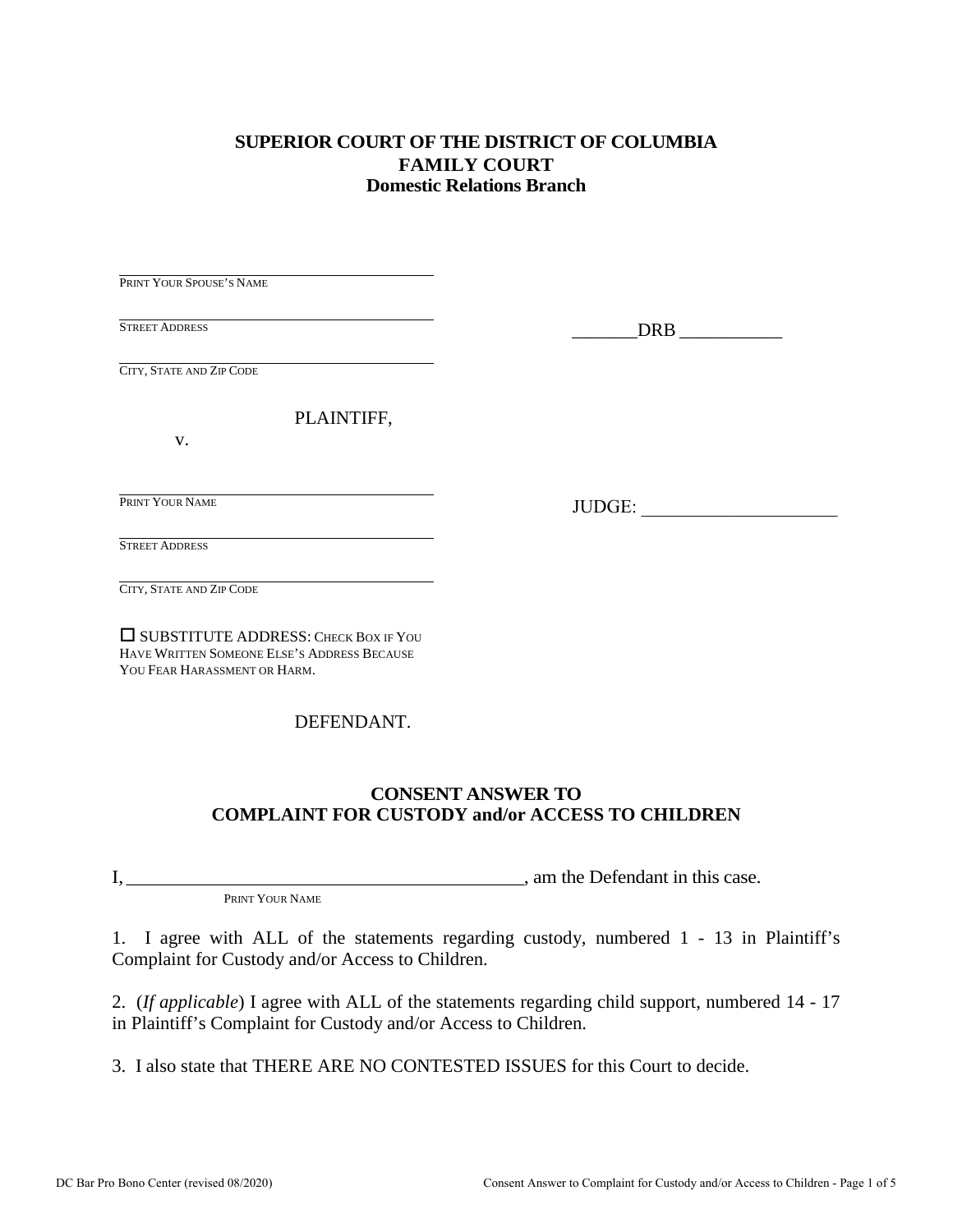**4.** I do  $\Box$  / do not  $\Box$  know of any proceedings in the District of Columbia or in any state or territory involving the same claim or subject matter as this case. Please list state, court, and docket number for cases involving the same claim or subject matter.

| Court | <b>Case Number</b> | <b>Case Type</b> |
|-------|--------------------|------------------|
|       |                    |                  |
|       |                    |                  |
|       |                    |                  |
|       |                    |                  |
|       |                    |                  |
|       |                    |                  |

**Request for Relief**

**I RESPECTFULLY REQUEST that** the Court grant ALL the relief requested in Plaintiff's Complaint for Custody and/or Access to Children.

**I ALSO REQUEST that the Court award any other relief it considers fair and proper.**

I declare under penalty of perjury that the foregoing is true and correct*.* 

*If this document is to be signed outside the geographic boundaries of the United States, Puerto Rico, the United States Virgin Islands, and any territory or insular possession subject to the jurisdiction of the United States, additional requirements must be met prior to signing. See Super. Ct. Dom. Rel. R. 2(c)(1)(B).* 

| SIGN YOUR NAME, Add slashes to either side /like this/ to sign electonically.                                              | <b>DATE</b>          |
|----------------------------------------------------------------------------------------------------------------------------|----------------------|
| PRINT YOUR NAME                                                                                                            | <b>PHONE NUMBER</b>  |
| <b>HOME ADDRESS 1</b>                                                                                                      | <b>EMAIL ADDRESS</b> |
| <b>HOME ADDRESS 2</b>                                                                                                      |                      |
| <b>SUBSTITUTE ADDRESS: CHECK BOX IF YOU</b><br>HAVE WRITTEN SOMEONE ELSE'S ADDRESS<br>BECAUSE YOU FEAR HARASSMENT OR HARM. |                      |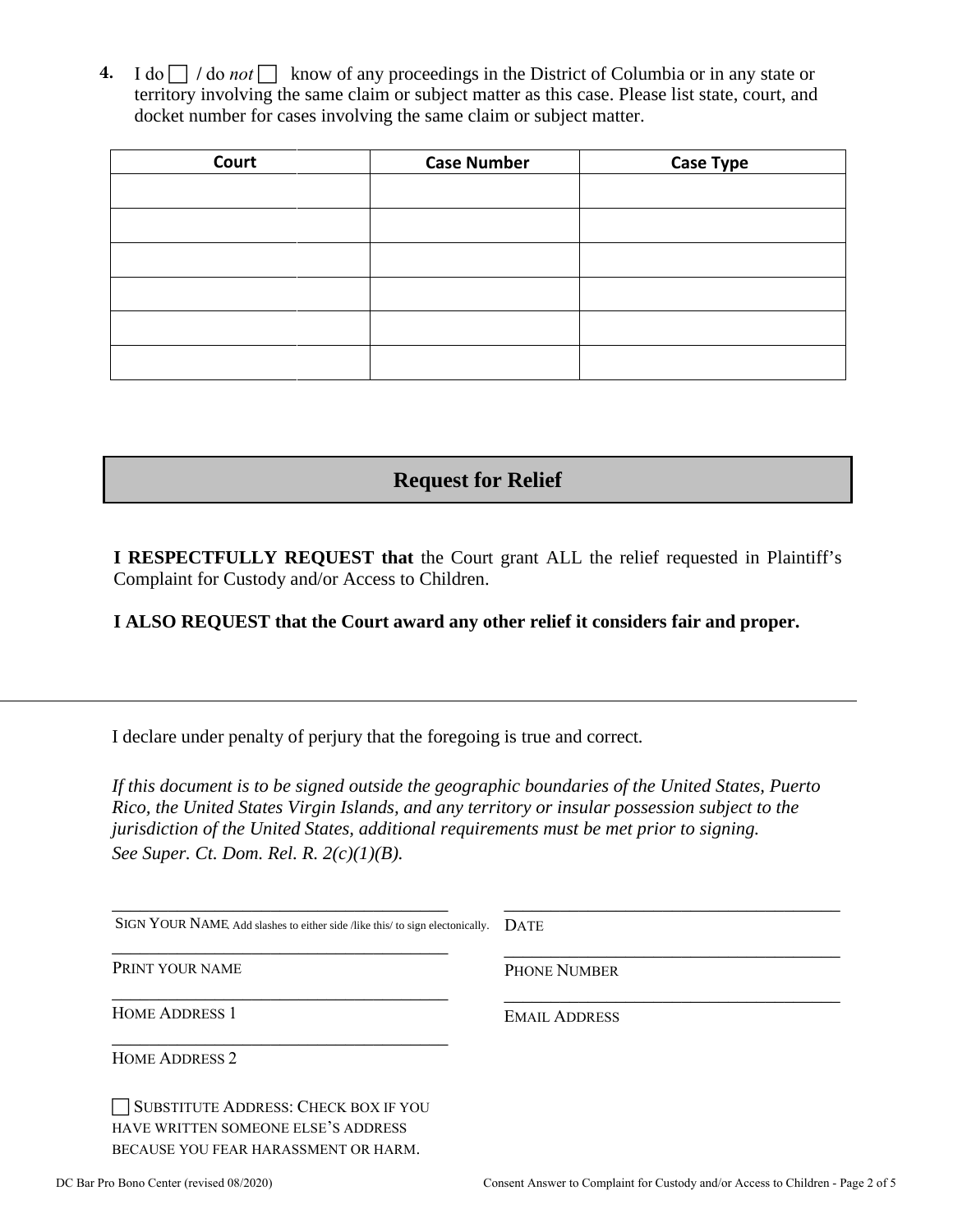#### **SUPERIOR COURT OF THE DISTRICT OF COLUMBIA FAMILY COURT Domestic Relations Branch**

PRINT PLAINTIFF'S NAME

\_\_\_\_\_\_\_\_\_\_ DRB \_\_\_\_\_\_\_\_\_\_

PLAINTIFF,

\_\_\_\_\_\_\_\_\_\_\_\_\_\_\_\_\_\_\_\_\_\_\_\_\_\_\_\_\_\_\_\_\_\_\_\_

\_\_\_\_\_\_\_\_\_\_\_\_\_\_\_\_\_\_\_\_\_\_\_\_\_\_\_\_\_\_\_\_\_\_\_\_

JUDGE: \_\_\_\_\_\_\_\_\_\_\_\_\_\_\_\_\_\_

v.

PRINT DEFENDANT'S NAME

DEFENDANT.

# **RULE 5 PROOF OF SERVICE FORM**

**IF YOU HAVE ALREADY SERVED THE OTHER PARTY WITH A COPY OF YOUR PAPERS**, YOU CAN FILL OUT AND FILE THIS **PROOF OF SERVICE FORM** AT THE SAME TIME THAT YOU FILE YOUR PAPERS.

**IF YOU HAVE NOT ALREADY SERVED THE OTHER PARTY WITH A COPY OF YOUR PAPERS**, YOU MUST FILL OUT AND FILE THIS **PROOF OF SERVICE FORM** AFTER YOU SERVE THE OTHER PARTY.

**IF THE OTHER PARTY HAS A LAWYER IN THIS CASE, YOU MUST SERVE A COPY OF THE PAPERS TO THE LAWYER. IF THE OTHER PARTY DOES NOT HAVE A LAWYER, A COPY OF THE PAPERS SHOULD BE SERVED DIRECTLY TO THE OTHER PARTY.** 

| 1. I certify that on                                                          |                         |      |                             | $\mathbf{to}$ :     |
|-------------------------------------------------------------------------------|-------------------------|------|-----------------------------|---------------------|
| <b>DATE OF SERVICE</b>                                                        |                         |      |                             |                     |
|                                                                               |                         |      | $NAME(S)$ OF PLEADING $(S)$ |                     |
| The other party, $\frac{1}{\sqrt{1-\frac{1}{2}}}\left\{1-\frac{1}{2}\right\}$ | NAME OF OTHER PARTY     | - or |                             |                     |
|                                                                               | <b>NAME OF ATTORNEY</b> |      |                             | NAME OF OTHER PARTY |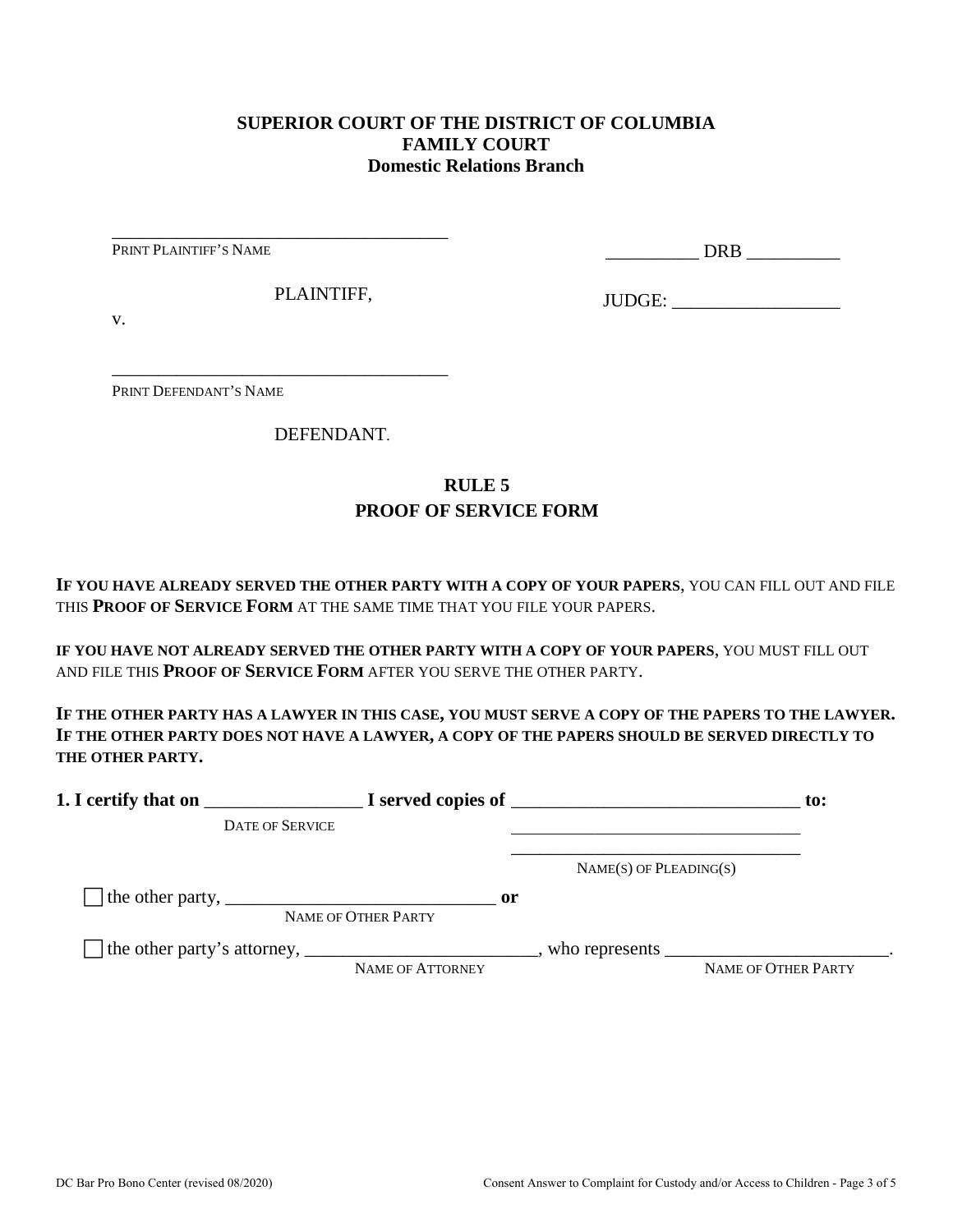#### **2. I delivered copies of the papers by:** [CHECK ONE]

**handing them to the other party**.

 **sending them to the other party by first class mail** to the other party's last known address: \_\_\_\_\_\_\_\_\_\_\_\_\_\_\_\_\_\_\_\_\_\_\_\_\_\_\_\_\_\_\_\_\_\_\_\_\_\_\_\_\_\_\_\_\_\_\_\_\_\_\_\_\_\_\_\_\_\_\_\_\_\_\_\_\_\_\_.

ADDRESS WHERE THE PAPERS WERE SENT **leaving them with a person of suitable age and discretion** who lived with the other party at: \_\_\_\_\_\_\_\_\_\_\_\_\_\_\_\_\_\_\_\_\_\_\_\_\_\_\_\_\_\_\_\_\_\_\_\_\_\_\_\_\_\_\_\_\_\_\_\_\_\_\_\_\_\_\_\_\_\_\_\_\_\_\_\_\_\_\_. ADDRESS OR DESCRIPTION OF PLACE WHERE PAPERS WERE SERVED This place is the other party's  $\Box$  TEMPORARY RESIDENCE. PERMANENT RESIDENCE. OTHER: \_\_\_\_\_\_\_\_\_\_\_\_\_\_\_\_\_\_\_\_\_\_\_\_\_\_\_\_\_\_\_\_\_. SPECIFY OTHER TYPE OF RESIDENCE I state the following about the person I gave the papers to (PROVIDE AS MANY DETAILS AS POSSIBLE): Their name: Their approximate age: \_\_\_\_\_\_\_\_\_\_\_\_\_\_\_\_. Their relationship to the other party is: Spouse/partner Family member (specify): \_\_\_\_\_\_\_\_\_\_\_\_\_\_\_\_\_\_\_\_\_  $\Box$  Roommate  $\Box$  Other: **leaving them at the other party's attorney's office** with the attorney, a clerk or other person in charge: \_\_\_\_\_\_\_\_\_\_\_\_\_\_\_\_\_\_\_\_\_\_\_\_\_\_\_\_\_\_\_\_\_\_\_\_\_\_\_\_\_\_\_\_\_\_\_\_\_\_\_\_\_\_\_\_\_\_\_\_\_\_\_\_ PRINT NAME OF PERSON SERVED WITH PAPERS \_\_\_\_\_\_\_\_\_\_\_\_\_\_\_\_\_\_\_\_\_ TITLE OF PERSON SERVED \_\_\_\_\_\_\_\_\_\_\_\_\_\_\_\_\_\_\_\_\_\_\_\_\_\_\_\_\_\_\_\_\_\_\_\_\_\_\_\_\_\_\_\_\_\_\_\_\_\_\_\_\_\_\_\_\_\_\_\_\_\_\_\_ STREET ADDRESS CITY, STATE AND ZIP CODE **sending them electronically** through CaseFileXpress or some other electronic way agreed to by the other party in writing: \_\_\_\_\_\_\_\_\_\_\_\_\_\_\_\_\_\_\_\_\_\_\_\_\_\_\_\_\_\_\_\_\_\_\_\_\_\_\_\_\_\_\_\_\_\_\_\_\_\_\_\_\_\_\_\_\_\_\_\_\_\_\_\_ EMAIL ADDRESS OF OTHER PARTY (IF USED) \_\_\_\_\_\_\_\_\_\_\_\_\_\_\_\_\_\_\_\_\_\_\_\_\_\_\_\_\_\_\_\_\_\_\_\_\_\_\_\_\_\_\_\_\_\_\_\_\_\_\_\_\_\_\_\_\_\_\_\_\_\_\_\_ ELECTRONIC MEANS USED (FOR EXAMPLE: EMAIL, CASEFILEXPRESS) **some other way** agreed to by the other party in writing:

\_\_\_\_\_\_\_\_\_\_\_\_\_\_\_\_\_\_\_\_\_\_\_\_\_\_\_\_\_\_\_\_\_\_\_\_\_\_\_\_\_\_\_\_\_\_\_\_\_\_\_\_\_\_\_\_\_\_\_\_\_\_\_\_\_\_\_\_\_ SPECIFY HOW SERVICE WAS COMPLETED